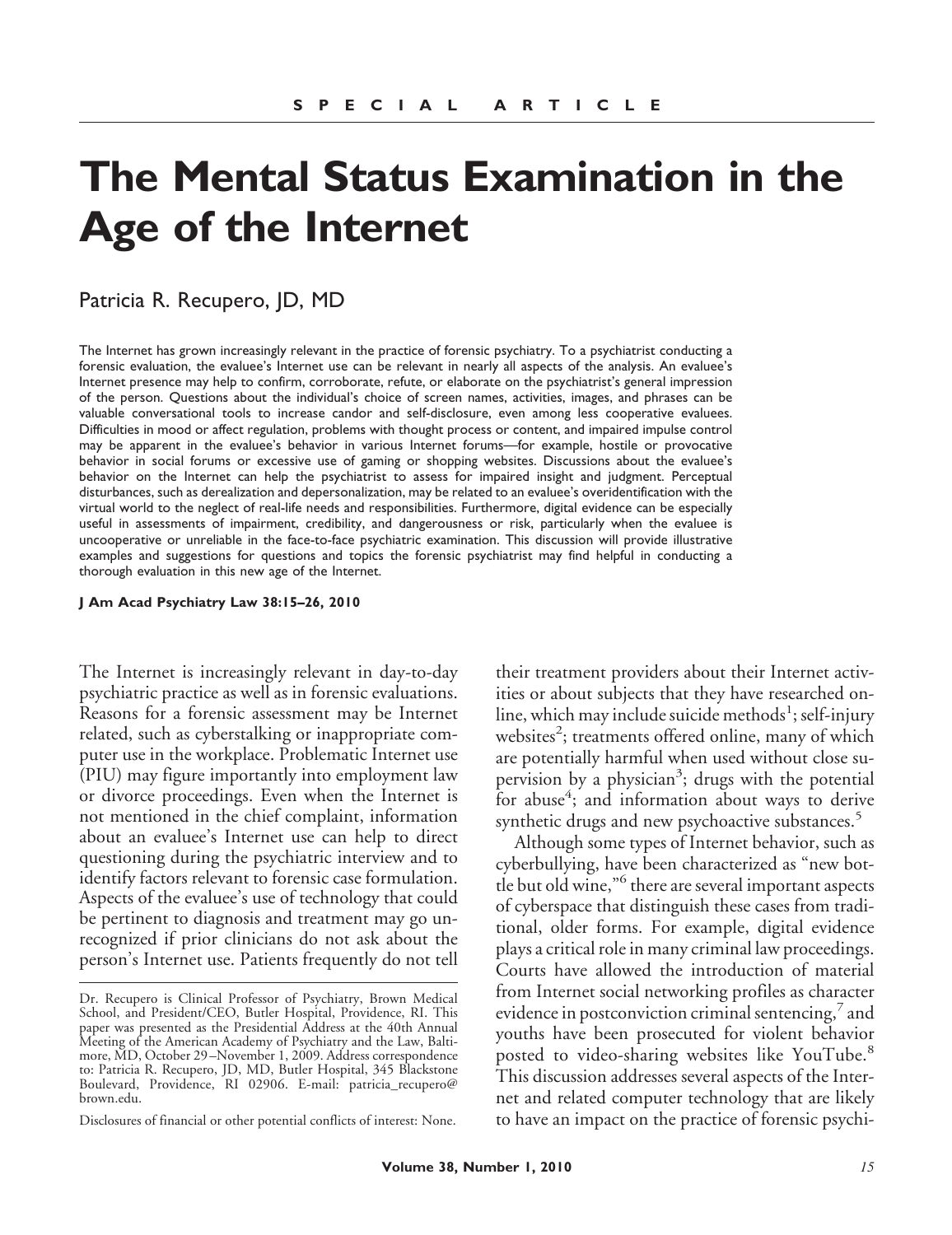|  | Table 1 Suggested Opening Questions for the Interview |  |  |  |  |
|--|-------------------------------------------------------|--|--|--|--|
|--|-------------------------------------------------------|--|--|--|--|

|  |  |  |  |  | Have you ever Googled yourself? |
|--|--|--|--|--|---------------------------------|
|--|--|--|--|--|---------------------------------|

Do you use any social networking sites, such as Facebook, MySpace, Friendster, YouTube, or LinkedIn? If yes: How do you use the site(s), or what do you use it/them for?

Do you tweet? Do you follow anyone or anything on Twitter? Do you subscribe to any news feeds?

Do you have a blog or a personal homepage or Website?

How many e-mail addresses do you have? If more than one: Do you

use the same one for business (or school) and personal contacts? Do you chat online? If yes: With whom? About what?

Do you play computer games or video games? If yes: Alone, or against other players? What are your favorites? What types of characters do you like to play?

atry, particularly in the area of the mental status examination (MSE).

## **The Internet in the Forensic Psychiatric Interview**

In the forensic psychiatric interview, defensive, manipulative, or uncooperative behavior on the part of the evaluee is common, especially in high-stakes evaluations: those involving denial of disability benefits and subsequent financial ramifications; those determining the extent of damages awarded in tort litigation; and those contributing to outcomes in custody disputes, to name only a few. Obtaining information in the psychiatric interview that the evaluee does not wish to provide can be challenging and often requires some creativity and finesse in conversational strategies. Engaging the evaluee in discussion about his or her hobbies, interests, and day-to-day life is one way to open the conversation. Information and communication technology (ICT) is playing an increasingly important role in individuals' lives, and it can be a powerful conversational tool in forensic interviews. Asking the evaluee open-ended, exploratory questions about his or her use of the Internet may elicit revealing responses. Table 1 contains a list of suggested introductory questions that the examiner might ask during the interview, to assess the evaluee's involvement with the Internet.

Discussion about the evaluee's Internet and computer use can help the psychiatrist to identify areas for further questioning in the MSE, subsequent testing, or collateral research.

## *History*

During the history-taking, it may be helpful to situate the evaluee's Internet use within the appro-

priate developmental and sociocultural context. The psychiatrist may ask whether Internet use has caused any problems for the evaluee in terms of social, psychological, or occupational functioning. PIU may relate to the evaluee's psychiatric history,<sup>9</sup> including substance abuse,<sup>10</sup> attention deficit/hyperactivity disorder (ADHD),<sup>11</sup> depression,<sup>12,13</sup> social anxiety and loneliness, $14$  and impulse-control disorders (ICDs) such as pathological gambling.<sup>15</sup> PIU may involve excessive computer gaming, excessive or otherwise problematic use of Internet pornography or cybersex, or other inappropriate uses of Internet technology.

The Internet facilitates identity exploration, which can be either adaptive or maladaptive, depending on the role the Internet plays in the evaluee's life. Role-playing to explore one's identity is a normal developmental process, but the process may be maladaptive when it avoids responsibilities. As Table 2 illustrates, numerous scales and screening tools have been published to aid in identifying PIU, sometimes referred to as "Internet addiction" or "Internet dependence."

For example, Young's Internet Addiction Diagnostic Questionnaire  $(IADQ)$ ,<sup>19</sup> which is available free online, features eight screening questions about an evaluee's symptoms of Internet "addiction," including preoccupation with the Internet; increased tolerance of computer use; repeated failed attempts to reduce Internet use; mood disturbance in relation to Internet use or attempts to limit use; duration of Internet use exceeding the intended duration; risk of personal, professional, or social loss because of Internet use; use of deception to conceal Internet activities; and use of the Internet to escape dysphoria.

|  |  |  | Table 2 Screening Tools for Problematic Internet Use |  |
|--|--|--|------------------------------------------------------|--|
|--|--|--|------------------------------------------------------|--|

Aboujaoude *et al*: proposed diagnostic criteria16 Beard and Wolf: proposed diagnostic criteria for Internet addiction<sup>17</sup> SIGNS: Mnemonic for pathologic computer use<sup>18</sup> IADQ: Internet Addiction Diagnostic Questionnaire<sup>19</sup> CIAS: Internet Addiction Scale20 CIAI: Chinese Internet Addiction Inventory<sup>21</sup> OSA-Q: Online Sexual Addiction Questionnaire (OSA-Q)<sup>22</sup> OCS: Online Cognition Scale<sup>23</sup> CIUS: Compulsive Internet Use Scale<sup>24</sup> BTOB: Brief Test of Online Behavior<sup>25</sup> PIUQ: Problematic Internet Use Questionnaire<sup>26</sup> GPIUS: Generalized Problematic Internet Use Scale<sup>27</sup> IRABI: Internet-Related Addictive Behavior Inventory<sup>28</sup> IRPS: Internet-Related Problem Scale29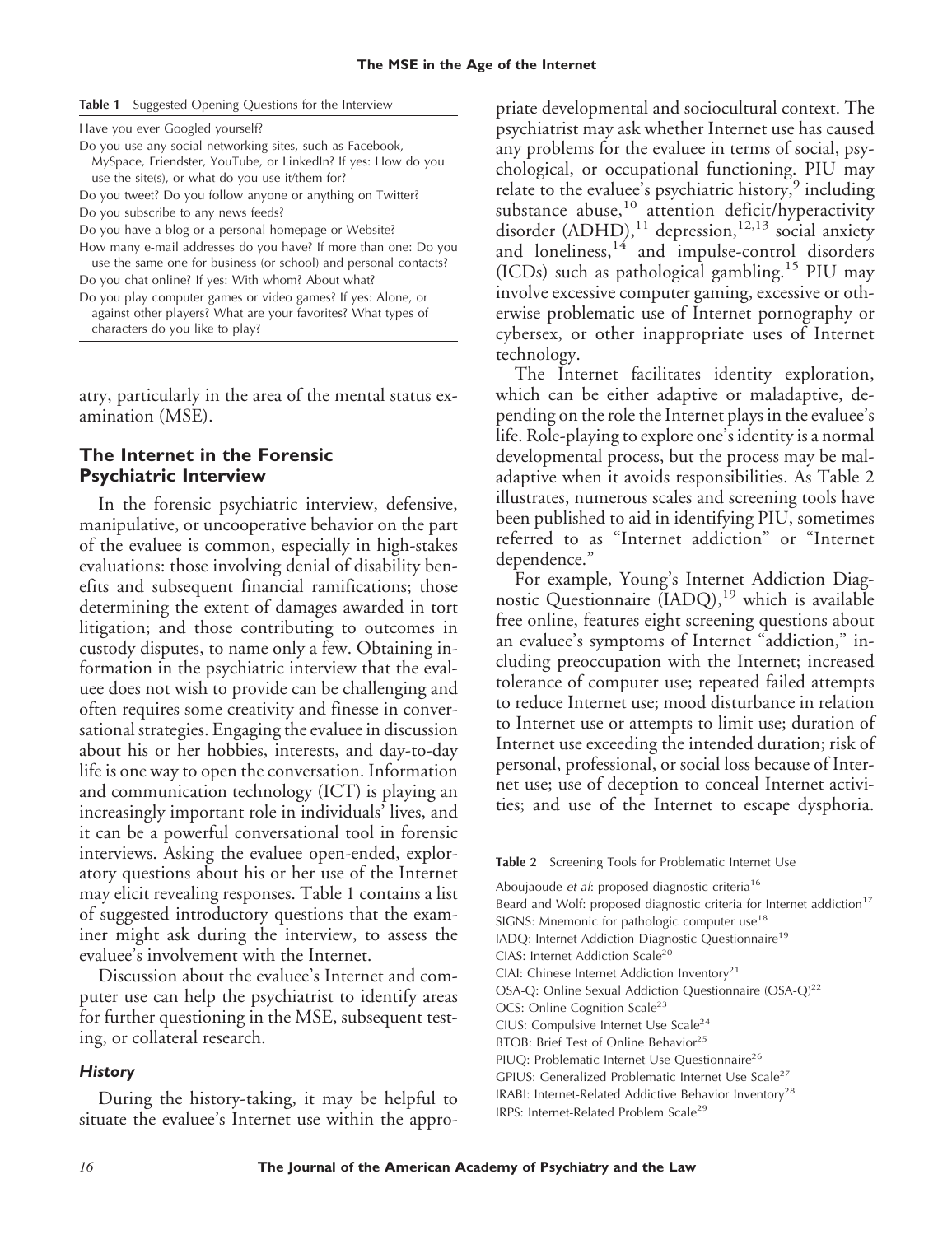Beard $30$  offers a helpful list of proposed interview questions for an evaluee with PIU that cover biological concerns, psychological aspects, social problems, and relapse prevention. Guidance for performing forensic evaluation of PIU is also available. $31$ 

A thorough assessment requires investigation of the evaluee's physical health status. Problems that may result from PIU can have implications for the evaluee's general medical history,<sup>32</sup> possibly increasing the risk of thromboembolism,<sup>33</sup> seizures,<sup>34</sup> poor sleep and hygiene,<sup>35</sup> and musculoskeletal complaints.<sup>30</sup> Use of Internet pharmacies or unreliable medical advice on the web may increase the risk of serious medical problems.<sup>36</sup> The news media have reported several deaths among individuals with severe PIU. In one case, a teenager who was "addicted" to Internet gaming "committed suicide thinking that he would meet his friends from cyber space after he died."<sup>37</sup>

## *Mental Status Examination*

The evaluee's Internet use may have implications for numerous domains within the MSE. This discussion presents several examples.

## *Appearance and General Behavior*

The evaluee's physical appearance may give some clues as to the role that technology plays in his life. Physical appearances that may elicit shame or discrimination in real life, such as disfigurement and physical handicaps, may have fewer negative consequences in Internet communications, prompting the individual to seek out social connections online rather than in person. An abnormally low body mass index may be related to the evaluee's use of proanorexia Internet forums or neglect of nutritional needs during mania-driven online gaming binges. Some evaluees may use stimulants or other cognition-enhancement drugs (such as modafinil) that diminish the need for sleep to prolong Internet gambling, gaming, or chatting. Poor hygiene may also result when an individual is overly engrossed in cyberspace and neglects real-life needs and responsibilities.

Self-disclosure in computer-mediated communication (CMC) may be more candid and revealing than the evaluee's behavior in the psychiatrist's presence, and so the evaluee's self-presentation and appearance online may be highly relevant. Many Internet applications invite users to provide photographs and brief descriptions of themselves, including information about demographics, interests, hobbies, and

associations. Inquiring about the significance of screen names, social networking site (SNS) profiles, avatars, and other expressions of identity online is similar to asking an evaluee about the significance of his tattoos. Robinson<sup>38</sup> provides a list of questions to ask regarding an evaluee's body modifications, such as tattoos and piercings. These questions can be adapted to an evaluee's Internet presence. The evaluee's choices of symbols, quotations, images, and so forth may allude to gang involvement, religious or spiritual beliefs, gender role identification, or personal interests. Unusually dramatic self-descriptions or model-like poses in social networking profiles, for example, may relate to histrionic or narcissistic personality traits<sup>39</sup> or could suggest a manic phase of bipolar disorder. The absence of face photographs on a site where face portraits are the norm could suggest a poor self-image, such as that in body dysmorphic disorder, depression, or eating disorders.

Research has demonstrated that psychiatric patients can and do engage in impression management to influence the outcomes of psychiatric interviews.<sup>40</sup> Impression management also plays an important role in CMC.<sup>41</sup> As Barak notes, "... Internet users may effortlessly construct a *persona* with which they prefer others to observe and perceive them" (Ref. 42, p 314). Material that the evaluee has chosen to post online can help to elucidate his preferred social impression.

Conversely, profiles posted on social networking sites (SNSs; e.g., Facebook, MySpace) and other Internet social forums may contain information that contradicts the evaluee's intended impression. Photographs, perhaps artificially composed, and other material can be posted and "tagged" online showing a person's name or identity without that person's knowledge or permission, regardless of whether the person is familiar with or completely naïve about the Internet. Similarly, records of arrests and court cases may remain online for years after the disposition. This information then becomes part of the individual's "Internet presence" or "digital footprint."<sup>43</sup> Such digital footprints, together with questioning during the psychiatric interview, can help to corroborate or refute the initial impression the psychiatrist forms of the evaluee. Comparing the evaluee's Internet persona with his behavior in the psychiatric interview may assist in credibility assessments and may also help to provide a more complete portrait of the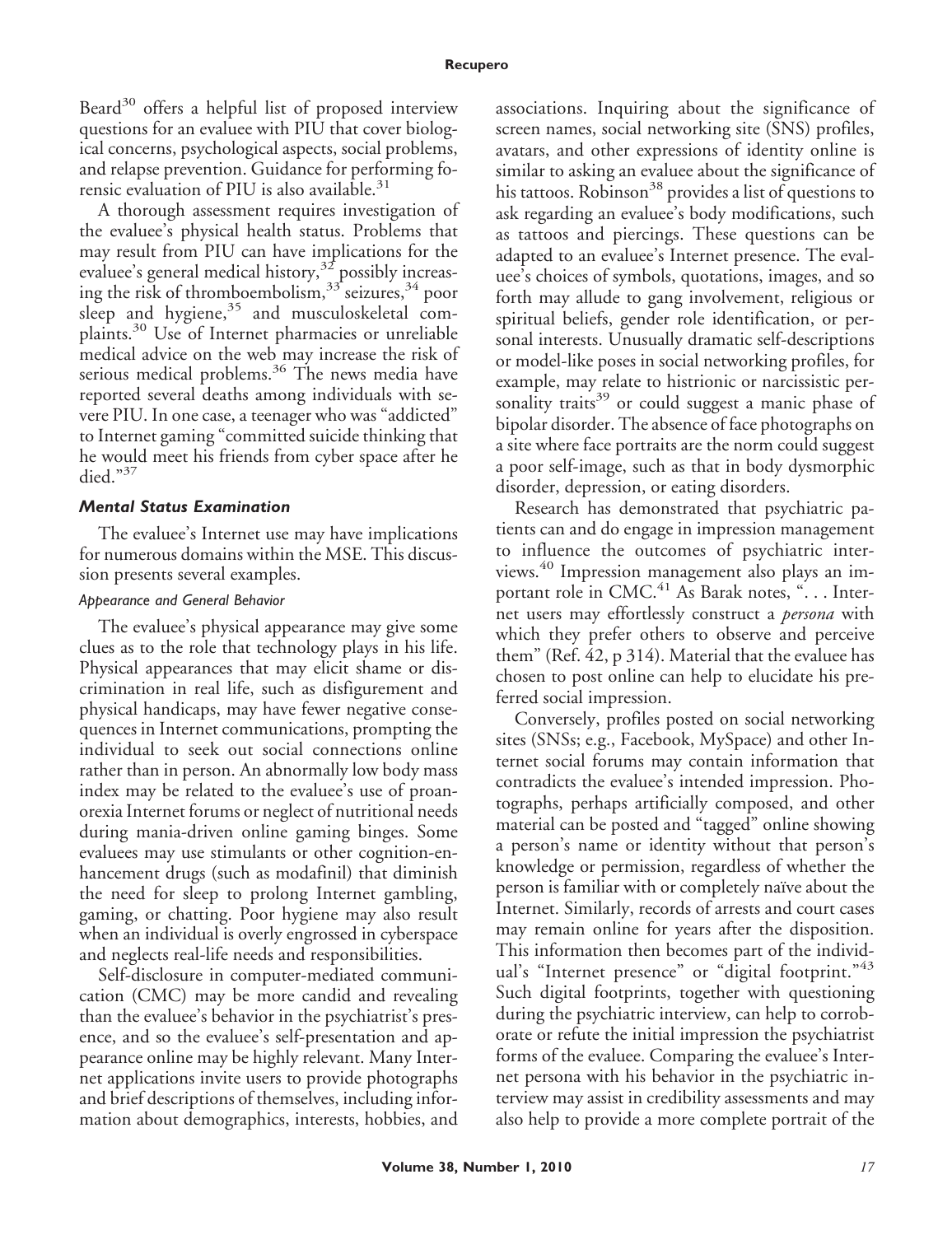evaluee as a person than does a mere presenting complaint.

# *Attitude, Rapport, Mood, and Affect*

The forensic psychiatrist may note any observable changes in the evaluee's affect when asked about Internet use or when information about computer use is volunteered. Alexithymia appears to increase the risk of PIU and the exacerbation of psychiatric symptoms when online,<sup>44</sup> and, if PIU is present, irritability may arise in evaluees when they are away from the computer. A manipulative or hostile attitude may warrant questioning about antisocial Internet behavior, such as flaming (hostile language), libel, cyberbullying, cyberharassment, frequenting websites with violence themes, and researching instructions on making bombs and poisons. If an evaluee seems particularly guarded or suspicious when asked about Internet use, a more intensive search of electronic data may be indicated, and the psychiatrist may ask the referring source (e.g., the retaining attorney or the court) to order additional digital research and further investigation.

Evaluees with factitious disorders, such as Munchausen syndrome, may display an unusually cavalier attitude in the interview toward a serious complaint. When factitious disorder is suspected, the psychiatrist may inquire as to whether the evaluee receives social support online in relation to the claimed illness. Feldman<sup>45</sup> reports four cases of "Munchausen syndrome by Internet," and Griffiths *et al.*<sup>46</sup> describe a case of "Munchausen syndrome by Google." In another case, a sort of Munchausen syndrome by proxy by Internet, a woman used the fictional persona of a young student ("Kaycee") with severe health problems, including leukemia. Kaycee's blog became popular, and she received supportive messages, cards, and gifts from fans of the blog. Later, it was "reported" that she had died, and the hoax was discovered.<sup>47</sup>

# *Thought Processes and Thought Content*

Inquiring about the types of activities an evaluee pursues online can help to elicit information about thought processes and thought content. Anxious persons may avoid the Internet because of unrealistic fears of hackers, identity theft, and related risks, or they may use the Internet as a forum where anxiety is less likely to be exacerbated. Individuals with social phobia, for example, may prefer the anonymity and physical distance offered by CMC in cyberspace. Evaluees with obsessions and compulsions may repetitively and unnecessarily check e-mail or websites. Elements of ritualistic behavior may occur in relation to computer use (e.g., "I have to check my e-mail three times every night before I can go to sleep"), and perfectionism may induce excessive editing, revision, and redrafting of e-mails, blog posts, or chat messages.

Using the Internet for health information is quite common, although it is sometimes pejoratively referred to as cyberchondria,  $48,49$  especially when excessive medical symptom research is involved. In severe cases, cyberchondria may be the outward manifestation of underlying hypochondria or other psychopathology. The Internet may also play a major role in the development and spread of beliefs that are unsupported by scientific evidence; for example, the spread of information about "Morgellons disease" on the Internet has led to several cases of delusional parasitosis.<sup>50,51</sup>

Preoccupations, such as suicidal or homicidal ideation, may manifest as threats posted in online forums or as search queries logged in Internet search engines. In the Entwistle murder trial, an expert revealed computer evidence showing that the defendant had been searching the web for information on homicide/suicide methods and had frequented adult-oriented websites shortly before his wife and daughter were murdered.<sup>52</sup> In another case, a man who was convicted of murdering his wife with antifreeze was shown to have conducted Internet searches for information about ways to poison someone.<sup>53</sup>

Psychosis may involve Internet-related delusions, such as fears that the evaluee's chat partners are plotting against him<sup>54</sup> or are secret agents.<sup>55</sup> Concerns about thought broadcasting may include beliefs that the evaluee's thoughts or actions are being posted on the Internet and observed by others.<sup>56</sup> Psychotic evaluees may also develop beliefs that their thoughts or actions are controlled through the Internet.<sup>57</sup> Referential delusions and tangential thought processes may also be associated with an evaluee's Internet use.<sup>58</sup> In one remarkable case, a woman developed beliefs that numbers she found through Internet searches beginning with a query about a common ingredient (phenylalanine) contained hidden messages for her that led to secret information about a terrorist network.<sup>59</sup> Delusions relating to the Internet may emerge in the context of schizophrenia,<sup>60</sup>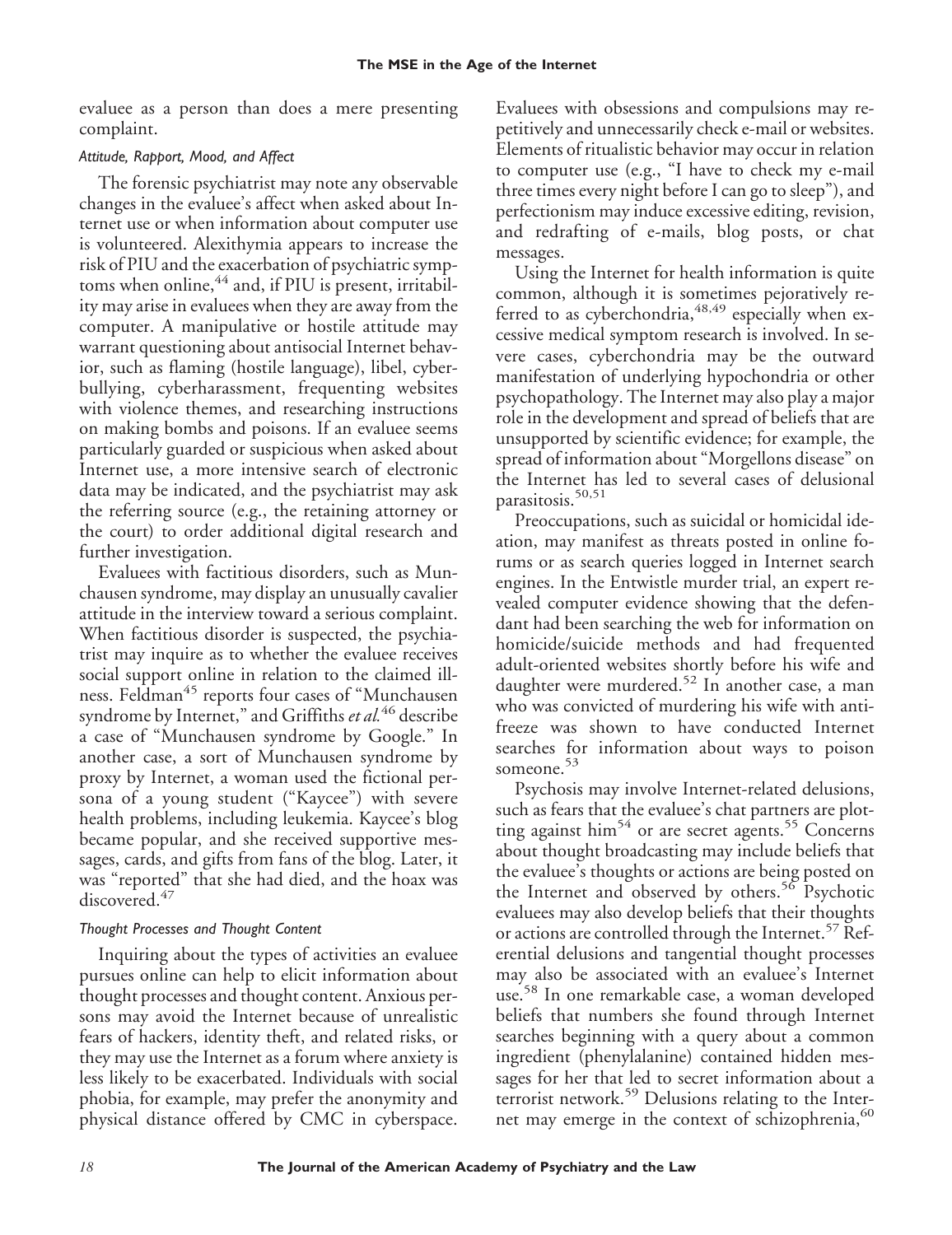schizoaffective disorder,<sup>61</sup> and bipolar disorder (or other illnesses) with psychotic features.<sup>59</sup>

## *Perceptual Disturbances*

Perceptual disturbances, such as depersonalization and derealization, may occur in the context of computer use. Depersonalization may appear in relation to activities in virtual worlds and overidentification with virtual characters such as avatars. Derealization may manifest as confusion about the reality of what happens online, uncertainty regarding the nature of virtual reality (VR), and a blurring of boundaries between simulated and actual experiences.<sup>62</sup> Excessive identification with one's avatar or online persona as a fully formed alternative identity may arise in individuals with dissociative disorders. For evaluees with severe psychopathology, high engagement with the Internet or other forms of advanced technology can lead to dramatic conflicts between objective reality in real life and the powerful subjective reality experienced online.<sup>63</sup>

## *Insight and Judgment*

Deficits in insight and judgment may be especially obvious in the context of Internet behavior. Common examples of poor judgment may include posting libelous statements online, disrespecting others' boundaries (e.g., forwarding personal e-mails to inappropriate recipients), or engaging in harassment in CMCs. Such behaviors may signify traits of some personality disorders but do not necessarily indicate the presence of mental illness. In contrast, a symptomatic manic phase in bipolar disorder, for example, may lead to more unusual Internet behavior, such as repeatedly "spamming" acquaintances or strangers with one's personal musings, blogging about one's sexual prowess, holding inappropriate chatroom conversations with children, or having unrealistic demands or expectations that friends and acquaintances will read every blog post or status update.

Impaired judgment may manifest as a failure to understand the impropriety of leaving sexual material on a shared computer in a home where small children are present, or an inability to understand being fired for spending hours bidding on eBay at the office. While poor judgment in regulating one's Internet presence may be prevalent or even expected among adolescents, similar carelessness among adults may point to psychopathology. In the interview, the forensic psychiatrist may ask the evaluee whether he recognizes whether the Internet use is appropriate or problematic, whether he appreciates the role that Internet use plays in his psychiatric illness (if applicable), and whether there is acknowledgment and understanding of the negative and positive aspects of ICT. For example, having an "online affair" without realizing the implications for one's relationship in real life may indicate limited insight and deficits in empathy.

## *Impulse Control*

An individual's Internet use can yield important clues about impulse control. Qualities of CMC that tend to encourage or facilitate impulsive behaviors include "anonymity, a reduced sense of responsibility, altered time outlook, sensory input overload- . . .and altered consciousness" (Ref. 64, p 33). The Internet can be significantly disinhibiting,<sup>65</sup> which can lead to impulsive behavior such as flaming among members of the general population.<sup>66</sup> Disinhibiting characteristics of the Internet can also exacerbate existing difficulties with impulse control, such as excessive shopping, pathological gambling, or compulsive sexual behavior. Shapira *et al.*<sup>67</sup> suggested that individuals with PIU typically meet diagnostic criteria for impulse control disorder not otherwise specified (ICD-NOS).

Traditionally, the mental status examination also addresses the domains of motor activity, speech, sensorium, and cognition. In some cases, an evaluee's Internet use may be relevant to these factors. Other considerations that may be relevant to the mental status examination include targets for further questioning or additional collateral research, as well as the necessity for standardized testing or laboratory studies, if applicable. Table 3 offers suggested questions for the various domains of the MSE.

## **Review of Collateral Information**

In forensic case formulation, collateral information is often crucial to arriving at an accurate assessment of the evaluee and the circumstances that prompted the evaluation. As evaluees in forensic assessments often have an interest in the outcome of the evaluation, their self-report may be unreliable. Collateral sources of information can help to identify discrepancies between the evaluee's self-report and objective data. The rapid growth of ICT has led to a dramatic increase in the amount of collateral information available to the psychiatrist. Communica-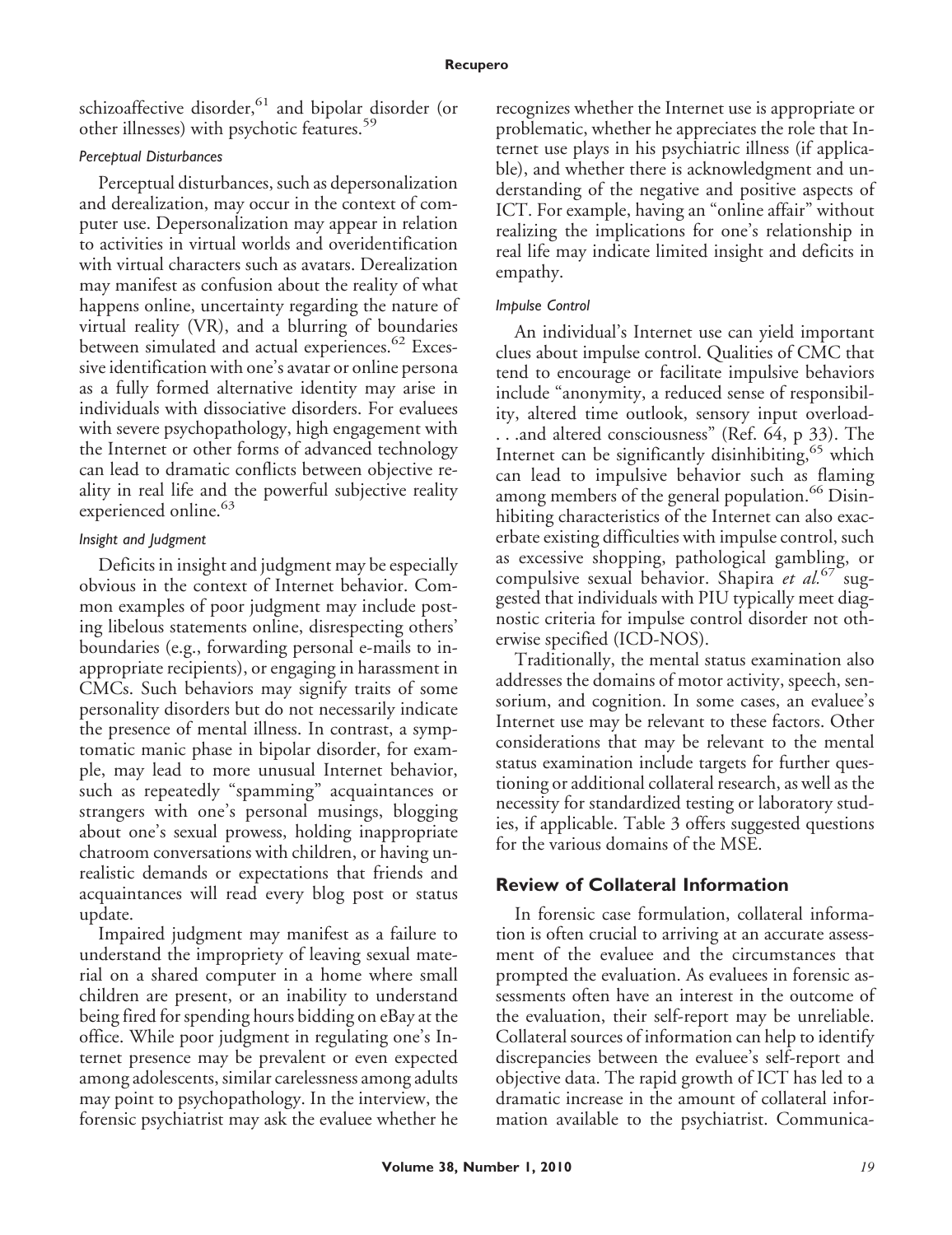#### **The MSE in the Age of the Internet**

#### **Table 3** Suggested Questions for an MSE

| Appearance and general behavior                                                                                                                                                                            |
|------------------------------------------------------------------------------------------------------------------------------------------------------------------------------------------------------------|
| What's on your _______ (Facebook, MySpace, Other) profile?                                                                                                                                                 |
| Do you have an avatar? If yes: Can you describe your avatar for me?                                                                                                                                        |
| What have you chosen for your e-mail addresses, screen names, or nicknames on the Internet? Can you explain why you chose them?                                                                            |
| I've noticed that a lot of people have phogographs of themselves on their _______ (Facebook, MySpace, Other) profiles. How did you choose                                                                  |
| the ones that you posted? Or: Why did you decide not to post one of yourself?                                                                                                                              |
| Are you more comfortable expressing yourself in person or online?                                                                                                                                          |
| Attitude, rapport, mood, and affect                                                                                                                                                                        |
| Have you ever purchased treatments, such as drugs, medicines, or herbal supplements from an Internet pharmacy or Website?                                                                                  |
| Have you ever been involved in a flame war?                                                                                                                                                                |
| How would you feel if your computer crashed tomorrow and you were unable to log on to the Internet?                                                                                                        |
| Do you get any support from family, friends, or others online?                                                                                                                                             |
| Thought process and content                                                                                                                                                                                |
| Do you use any Websites that you check regularly for updates, such as online auctions, news sites, social networking sites like Twitter, stock<br>trading sites, or others? How often do you check them?   |
| How long does it take you to write an e-mail (or blog post)? Do you ever find yourself going back and editing your message repeatedly?                                                                     |
| Do you look up medical information online?                                                                                                                                                                 |
| What kinds of information have you read online?                                                                                                                                                            |
| Have you learned anything interesting on the Web lately?                                                                                                                                                   |
| Perceptual disturbances                                                                                                                                                                                    |
| Do you ever feel that what happens online (or in your favorite game or virtual world) is more real than your life offline?                                                                                 |
| Do you ever lose track of time or forget where you are when you are playing a game or chatting online? If yes: Can you tell me a little more<br>about what that's like?                                    |
| Have you ever had trouble figuring out what was real and what was not real while online or while playing a game?                                                                                           |
| Insight and judgment                                                                                                                                                                                       |
| Are you concerned about your privacy online?                                                                                                                                                               |
| What do you do to protect __________ (your privacy, your identity, your children, other) online?                                                                                                           |
| Do you ever send e-mails to famous people, or to people you don't know very well? If yes: What kinds of things do you say?                                                                                 |
| Do you think your Internet use has caused any problems for you in your ________ (job, marriage, school, social life, other)?                                                                               |
| Impulse control                                                                                                                                                                                            |
| Have you ever posted something or done something on the Internet and regretted it later?                                                                                                                   |
| When you __________ (shop online, gamble online, chat, look at Internet pornography, have cybersex, play games online), do you ever<br>feel like you are doing it too much or can't stop when you want to? |
| Do you ever have difficulty controlling an urge to shop online, gamble at Internet casinos, send inappropriate e-mails, engage in cybersex, or<br>view Internet pornography?                               |
|                                                                                                                                                                                                            |

tions that may have been verbal and unrecorded in previous years now are often conducted via e-mail or instant messaging (IM) and are automatically archived as full transcripts. Obtaining digital evidence may require a degree of technical expertise not ordinarily possessed by the average forensic psychiatrist, but the psychiatrist can help to determine when such evidence will be helpful.<sup>68</sup> When the psychiatrist believes that it would be helpful to review additional electronic evidence not initially provided by the referring agent, the hiring attorney may seek assistance from a specialist to obtain these materials. Employers and Internet service providers (ISPs) typically monitor e-mail and other electronic communications, and associated logs and archives may be available as evidence in trials or investigations.

In addition to acquiring electronic data through discovery and investigations, the forensic psychiatrist may uncover collateral information through independent research on the world-wide web (the web). Neimark and colleagues describe a case in which a Google search on the patient's name produced a news article about a suicide attempt that the patient had not disclosed to his treatment team, leading them to comment, "...a single Internet search, performed in a matter of milliseconds, revealed information that would be vital to determining the patient's ultimate disposition" (Ref. 69, p 1842). In using "the Internet as [a] collateral informant" (Ref. 69, p 1842), the psychiatrist should consider how rare or how common the evaluee's name is. A common name, such as Jane Smith, may have millions of Internet hits that are unrelated to the evaluee; searching through other methods, such as querying the evaluee's e-mail addresses or screen names, may prove helpful. It is also important to remember that the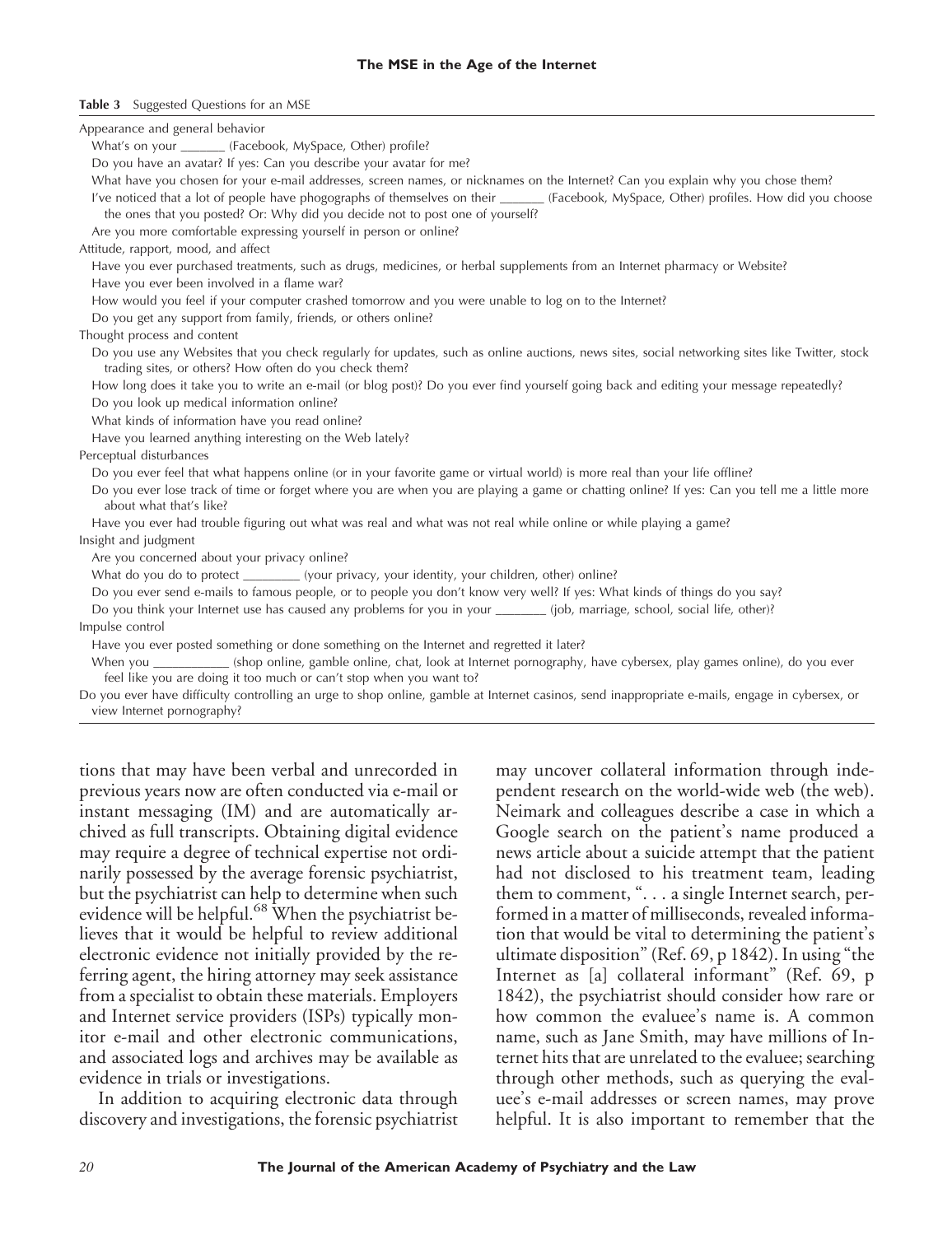#### **Table 4** Potential Sources of Digital Evidence for Evaluations

Internal and external computer hard drives

Digital archives and/or backup disks and drives

- Media storage devices, such as zip drives, USB flash drives, CD-Rs, and DVD-Rs
- Archives maintained by ISPs or stored on networks
- Cached Web browser files and/or logs of Web browser activity, including search terms used on search engine sites (e.g., how to make MDMA (methamphetamine)); lists of URLs visited with the dates and times of access
- Hidden files or files "deleted but not gone"<sup>71,72</sup>; any available information on documents that may have been destroyed
- Archived e-mails and chat logs; records of e-mail discussion groups such as Usenet; messages stored or accessed through newsgroup reader software
- Websites, including personal homepages, blogs, profiles on social networking sites, and bulletin boards or other Web-based discussion groups
- Cell phone/smart phone records of calls and text messages, videos, and images
- Personal and work computers; cookies, malware, or applications stored on the evaluee's computer
- Material stored on hand-held personal digital assistants (PDAs) or other portable electronic devices

Internet is not a definitive source of factually accurate information. Virtually anyone can post information about someone online. For example, a favored tactic among cyberharassers is to embarrass and intimidate the victim by impersonating her and posting her personal information (e.g., photographs) online, such as in phony erotic personal advertisements. The psychiatrist should consider the credibility or reliability of the source for Internet-based collateral information.

The ubiquitous nature of ICT in young people's lives may lead to troves of socially questionable, even unlawful, behavior being documented online. SNS profiles frequently allude to substance abuse and other risky behavior.<sup>70</sup> Table 4 provides a partial list of the types of materials that the psychiatrist may review or ask an expert to review.

While the volume of this information may seem overwhelming, an important aspect of ICT is the development of tools to help organize materials and navigate electronic sources. In the past, a psychiatrist or investigator may have needed to peruse hundreds of pages in an evaluee's diary to determine whether a crime was premeditated. Today, many "diaries" are archived in computer drives or posted online in the form of blogs, websites, or other electronic documents that can be quickly and efficiently searched through electronic search-and-find tools. When the reason for the evaluation is related to deceptive behavior (for example, an adult who poses as a child online), the evaluation requires a more intensive search for collateral information than would be necessary in a case that did not involve dishonesty (for example, an evaluee who admits to inappropriate Internet use in the workplace).

## **Assessment of Impairment and Credibility**

The forensic psychiatrist may be asked to assess an evaluee's level of impairment from a disability that relates somehow to Internet activities. For example, a victim of cyberharassment may develop severe difficulties in functioning offline, even though the harassment is occurring only online. In such cases, the psychiatrist must be able to evaluate the reasonableness of the victim's response. In a widely reported MySpace cyberbullying case, a 13-year-old girl (Megan Meier) committed suicide when the boy with whom she had formed a romantic attachment online began to subject her to insults and verbal abuse.<sup>73</sup> Following Meier's suicide, an investigation revealed that the "boy" with whom she had been conversing online was a fake persona created by a woman who was the mother of one of Meier's classmates. As this case illustrates, cyberbullying or cyberharassment can have a devastating emotional effect on victims. Similar cases have been reported with equally tragic outcomes.74,75 Cyberharassment has been correlated with depressive symptoms among victims,<sup>76</sup> and victims often take Internet threats seriously, sometimes altering their behavior out of fear for their personal safety.<sup>77</sup>

An individual's Internet presence may be relevant to disability and fitness-for-duty evaluations in employment legal proceedings.<sup>78</sup> Employers and schools often consider applicants' Internet presences in the vetting of candidates for jobs or admissions, and employees may be fired for posting inappropriate material on SNS profiles, blogs, discussion boards, and other websites.<sup>79</sup> When an individual experiences adverse employment action, such as termination, demotion, or disciplinary actions, subsequent disability evaluations should consider the possibility of secondary gain. When IBM fired an employee for accessing cybersex chats on a company computer during business hours, the employee (a Vietnam veteran) sued, alleging that his inappropriate Internet use arose from his combat-related PTSD and that the employer had terminated him because of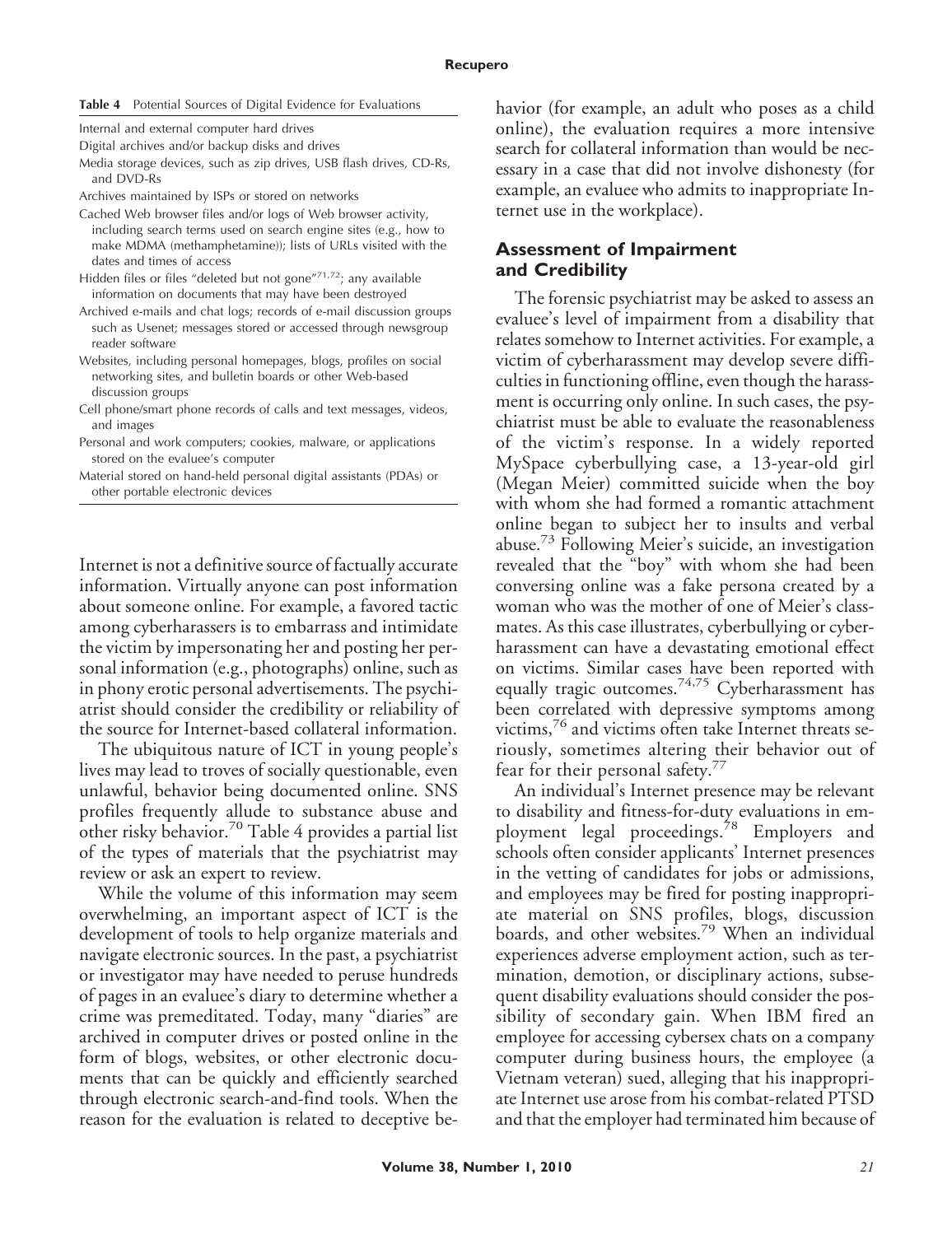his disability.<sup>80</sup> Although the court dismissed his complaint, the possibility that future editions of the DSM may contain "Internet addiction,"<sup>81</sup> or PIU, as a diagnosable psychiatric disorder raises important legal and ethics-related considerations. Some scholars have speculated that the increasing apparent legitimacy of "Internet addiction" will lead toward protection under the Americans With Disabilities Act.<sup>82</sup> Forensic psychiatrists may be asked to offer an opinion on whether an individual's PIU indicates a *bona fide* mental disability.

It is important for the psychiatrist to detect or rule out the likelihood of malingering, which the DSM-IV defines as ". . . the intentional production of false or grossly exaggerated physical or psychological symptoms, motivated by external incentives such as avoiding military duty, avoiding work, obtaining financial compensation, evading criminal prosecution, or obtaining drugs" (Ref. 83, p 683). Today, patients, and even physicians, use publicly available Internet resources, such as search engines and medical websites, as diagnostic aids.<sup>84</sup> As Swiss researchers have shown, individuals with little or no medical training can reach accurate diagnoses through web research.<sup>85</sup> In this information age, forensic psychiatrists can expect to encounter evaluees who have researched diagnostic criteria online and who may try to alter their self-presentations accordingly. Dishonesty and deception are common and possibly even normal online. An evaluee who is accustomed to deceptive or manipulative behavior in Internet communications may be more likely to provide inaccurate or distorted information in a forensic evaluation. When assessing credibility, the forensic psychiatrist should consider the evaluee's claims in the context of his behavior.

As Drukteinis notes, "The person's hobbies, recreation, and social interactions can be a rich source of information. A full schedule of personal activities can demonstrate a lack of credible impediment to work" (Ref. 86, p 294). Clinical psychologist Timothy Miller had a patient "who was trying to get on Social Security disability for agoraphobia. He didn't have a mental disorder, he just didn't want to leave 'Ever-Quest' [an online game] or instant messaging."87 High scores on a strategy-type game, for example, may cast doubt on claims of severe impairment of attention and concentration. Similarly, in criminal cases in which a defendant wishes to plead not guilty by reason of insanity (NGRI), evidence of planning

(such as "Googling" advice on avoiding detection or prosecution) may suggest premeditated and purposeful behavior.

Additional concerns related to Internet dishonesty may arise when the evaluee's Internet behavior is the reason for the evaluation. In the now-infamous "Alex/Joan case," a prominent male psychiatrist assumed the online identity of a disabled woman to gain the trust of and have intimate exchanges with women with whom he chatted online.<sup>88</sup> When his deception and identity were subsequently revealed, many of the women felt betrayed and angry. It is not difficult to see how this type of behavior might raise concerns about fitness for duty among professionals with a fiduciary responsibility toward others. While poor judgment and exploitative behavior on the Internet may have ramifications for professional fitness for duty, such behavior does not necessarily implicate a psychiatric illness that would rise to the level of a disability.

# **Risk Assessment**

Forensic psychiatrists may be asked to evaluate individuals whose Internet activity has raised concerns about dangerousness. For example, in the "Jake Baker" case, which spurred a debate regarding freedom of speech on the web, there was controversy over the appropriate response to a university student's violent fantasies posted to a newsgroup:

Baker posted a story to the newsgroup alt.sex.stories in which he graphically described the torture, rape, and murder of a woman who was identified, in the story, as a classmate of Baker's. University officials learned of it—oddly enough, through an attorney in Moscow—and they suspended Baker and began contemplating legal actions. The U.S. government investigated Baker and found much more than just the story posted to the Usenet group. Dozens of emails had been exchanged between him and a person in Canada known as Arthur Gonda, in which the two discussed their shared interests in torture and appeared to be planning violent acts that would be carried out in real life, not just as online fantasies [Ref. 89, p 228].

The forensic psychiatrist may be asked to offer an opinion regarding the likelihood that similar threats or disturbing behavior online represent a true threat of violence or self-harm. During such evaluations, it is important to consider the role that the Internet plays in the evaluee's life: does it provide a forum for harmless relief of stress, or does it exacerbate the evaluee's problems? Persons who struggle with thoughts of violence or self-harm may use the Internet to act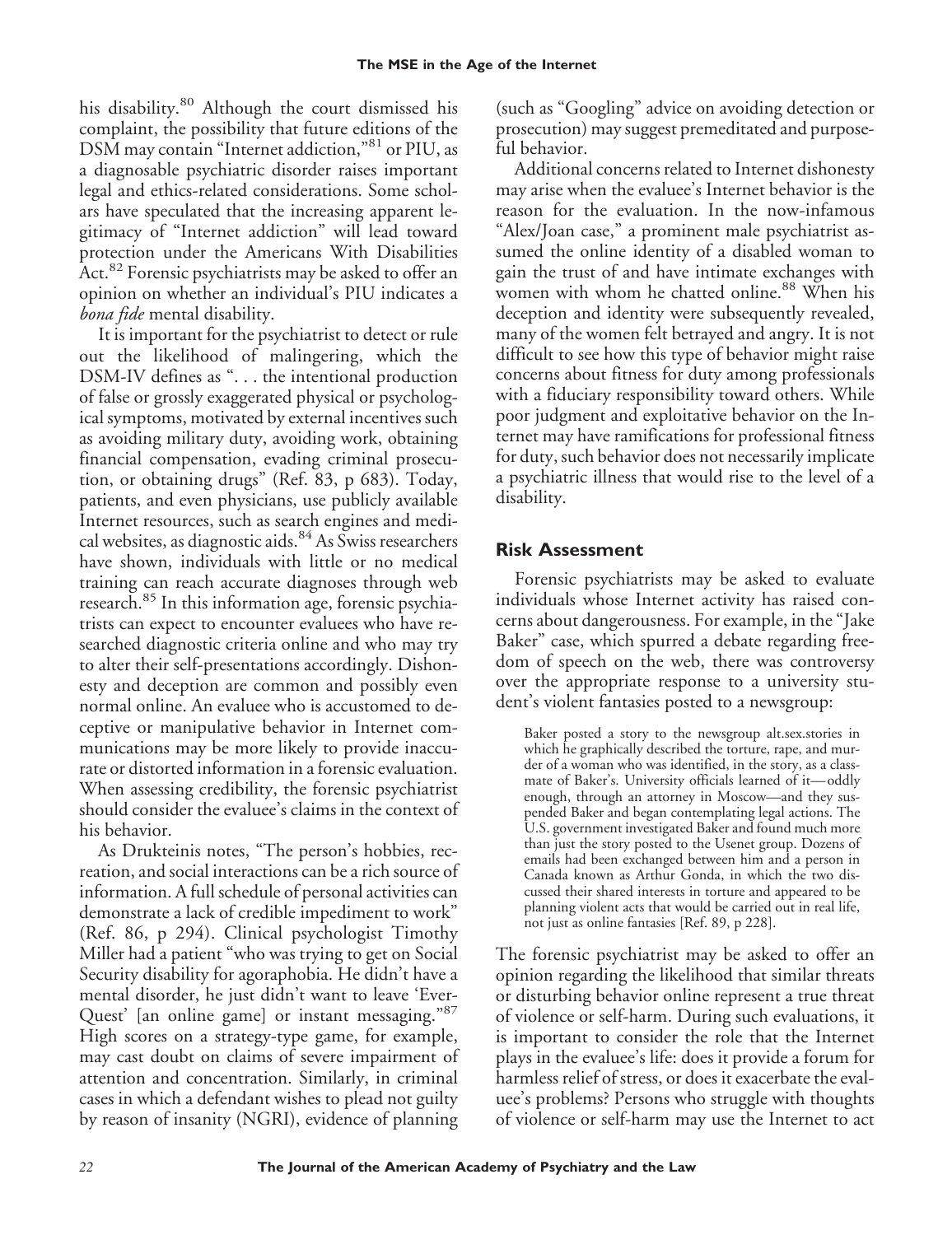out these thoughts without direct bodily harm to themselves or to others.

The use of violent video games and VR simulations could have a desensitizing effect and may reduce normal inhibitions toward aggressive behavior. The military often uses games and simulations for this purpose. The experience of depersonalization and derealization online or in gaming may carry over into an individual's conduct in real life, thereby increasing the risk of violent behavior.<sup>63</sup> Block<sup>90</sup> argues that technology and Internet use played a critical and overlooked role in the lives of the teens who committed mass homicide in the Columbine school shooting tragedy. He notes that leakage and clues to their violent intentions were discovered on the Internet. He places special emphasis on the boys' use of the Internet as an outlet for their anger and notes that their access had been limited shortly before the school shootings took place. Through online RPGs, the teens had been able to assume roles of power, respect, and belonging, which they lacked in their lives offline. One implication of this case for risk assessment is the importance of considering the role of the Internet in an evaluee's life.

Another implication of the Columbine case is the importance of investigating digital evidence as collateral information when conducting a risk assessment. In the context of evaluations of dangerousness in school settings, Ash writes:

Since individuals frequently deny planning predatory violence, other indicators of violent thinking are important. A key concept in these evaluations is 'leakage': fantasies of thinking and planning violence may spill out in identifiable ways. These can include talking about a fascination with weapons and assassinations with peers, diaries or other written communications, drawing, *internet chatting on violencerelated themes*, veiled threats expressed to peers, and so forth [Ref. 91, p 465, emphasis added].

In numerous cases of violent or suicidal behavior reported in the popular press, warning signs were often found on the perpetrator's computer or in Internet records.

## **Conclusions**

An evaluee's Internet use may be relevant to nearly all aspects of a forensic psychiatric evaluation. During the psychiatric interview, open-ended questions about how the evaluee uses the Internet can enhance rapport and lead the forensic psychiatrist to areas that deserve further analysis. During the psychiatric interview, information about an evaluee's use of the In-

ternet can be a valuable conversational tool to encourage candor and self-disclosure, even among less cooperative evaluees. In the MSE, the evaluator may consider inconsistencies between the evaluee's presentation in the psychiatrist's office and his selfpresentation or online persona in Internet communications. Numerous psychiatric symptoms may manifest in an individual's relationship to the Internet. The Internet is also useful as a source of collateral material to corroborate, refute, or elaborate on information gathered during the psychiatric interview, particularly for the purposes of assessing credibility, impairment, and risk.

Knowledge about ICT will help to increase opportunities for psychiatrists who serve as consultants to attorneys or courts. Forensic psychiatrists occasionally help attorneys to formulate questions for interrogatories and request materials for production, and, therefore, having an understanding of the ways in which people use the Internet can increase the likelihood of obtaining evidence for a case. Inquiring about evaluees' Internet use and educating oneself about the ways in which such use may be relevant to a case will increase the psychiatrist's opportunity to gain additional information that will enhance the MSE, the evaluation findings, and the ultimate outcome in the case.

#### **Acknowledgments**

The author wishes to thank Samara E. Harms for her assistance in the research and preparation of the presidential address.

#### **References**

- 1. Recupero PR, Harms SE, Noble JM: Googling suicide: surfing for suicide information on the internet. J Clin Psychiatry 69:878 – 88, 2008
- 2. Baker D, Fortune S: Understanding self-harm and suicide websites: a qualitative interview study of young adult website users. Crisis 29:118 –22, 2008
- 3. Saper RB, Phillips RS, Sehgal A, *et al*: Lead, mercury, and arsenic in US- and Indian-manufactured ayurvedic medicines sold via the internet. JAMA 300:915–23, 2008
- 4. Logan BK, Goldfogel G, Hamilton R, *et al*: Five deaths resulting from abuse of dextromethorphan sold over the internet. J Anal Toxicol 33:99 –103, 2009
- 5. Boyer EW, Lapen PT, Macalino G, *et al*: Dissemination of psychoactive substance information by innovative drug users. Cyber Psychol Behav 10:1-6, 2007
- 6. Li Q: New bottle but old wine: a research of cyberbullying in schools. Comp Hum Behav 23:1777–91, 2007
- 7. Tucker E: Facebook used as character evidence, lands some in jail. USA Today. July 16, 2008. Available at http://www.usatoday. com/tech/webguide/internetlife/2008-07-19-facebook-trials\_N. htm. Accessed April 24, 2009
- 8. The Associated Press: 2nd teen gets probation for taped beating on Web. The Associated Press (newswire). March 6, 2009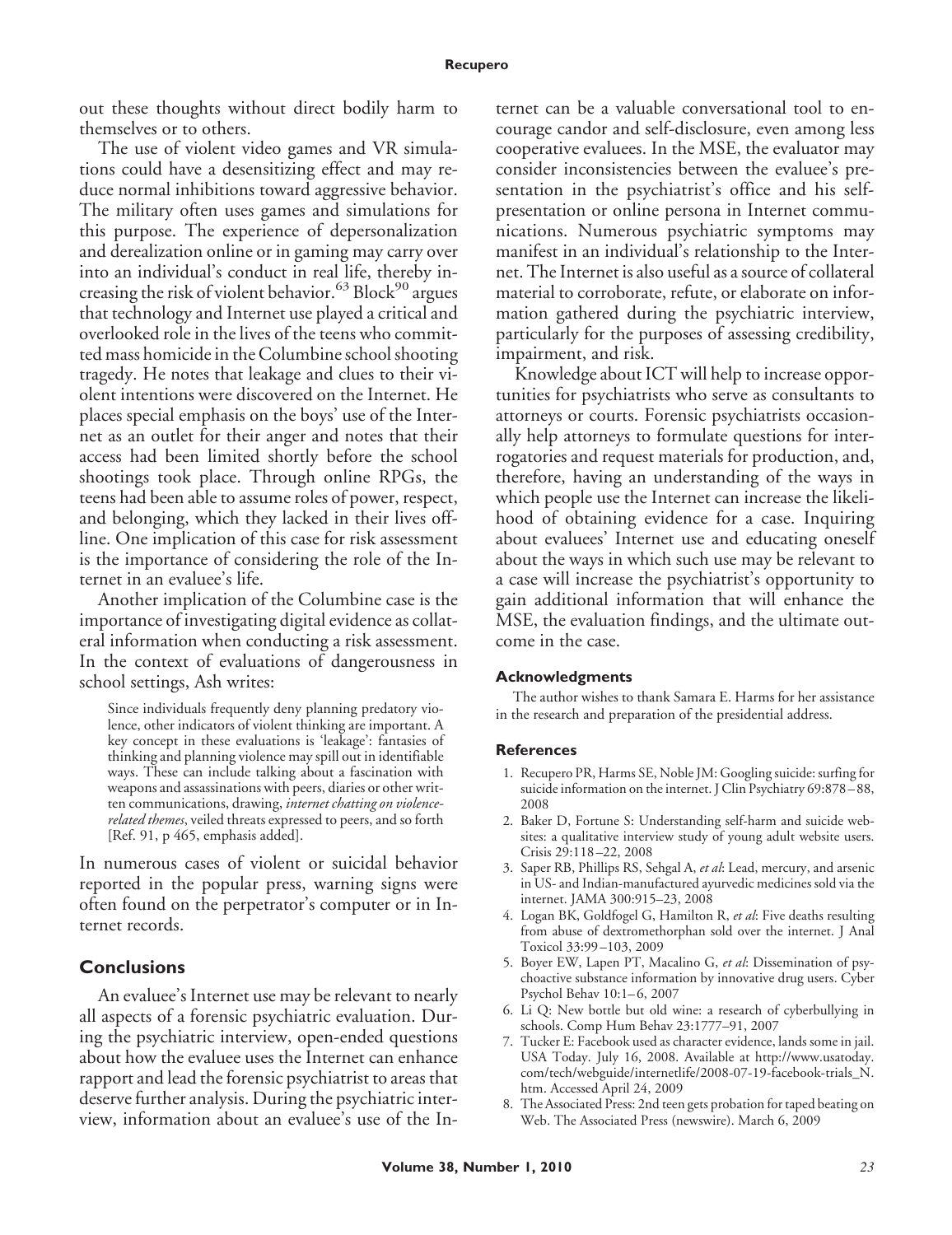- 9. Yen JY, Ko CH, Yen CF, *et al*: The comorbid psychiatric symptoms of internet addiction: attention deficit and hyperactivity disorder (ADHD), depression, social phobia, and hostility. J Adolesc Health 41:93– 8, 2007
- 10. Yen JY, Ko CH, Yen CF, *et al*: The association between harmful alcohol use and internet addiction among college students: comparison of personality. Psychiatry Clin Neurosci 63:218 –24, 2009
- 11. Han DH, Lee YS, Na C, *et al*: The effect of methylphenidate on internet video game play in children with attention-deficit/hyperactivity disorder. Compr Psychiatry 50:251-6, 2009
- 12. Lee YS, Han DH, Yang KC, *et al*: Depression-like characteristics of 5HTTLPR polymorphism and temperament in excessive internet users. J Affect Disord 109:165–9, 2008
- 13. Primack BA, Swanier B, Georgiopoulos AM, *et al*: Association between media use in adolescence and depression in young adulthood: a longitudinal study. Arch Gen Psychiatry 66:181– 8, 2009
- 14. Caplan SE: Relations among loneliness, social anxiety, and problematic internet use. Cyber Psychol Behav 10:234 – 42, 2007
- 15. Parker JDA, Taylor RN, Eastabrook JM, *et al*: Problem gambling in adolescence: relationships with internet misuse, gaming abuse and emotional intelligence. Pers Individ Differ 45:174 – 80, 2008
- 16. Aboujaoude E, Korran LM, Gamel N, *et al*: Potential markers for problematic internet use: a telephone survey of 2,513 adults. CNS Spectr 11:750 –55, 2006
- 17. Beard KW, Wolf EM: Modification in the proposed diagnostic criteria for internet addiction. CyberPsychol Behav 4:377– 83, 2001
- 18. Block JJ: Behavior and substance addictions: is the world ready for a new category in the DSM-V? (letter). CNS Spectr, January 16, 2007. Available at http://www.cnsspectrums.com/aspx/articledetail.aspx?articleid=1035. Accessed April 9, 2009
- 19. Young K: Caught in the Net: How to Recognize the Signs of Internet Addiction—and a Winning Strategy for Recovery. New York: Wiley, 1998
- 20. Ko CH, Yen JY, Yen CF, *et al*: The association between internet addiction and belief of frustration intolerance: the gender difference. Cyber Psychol Behav 11:273– 8, 2008
- 21. Huang Z, Wang M, Qian M, *et al*: Chinese Internet Addiction Inventory: developing a measure of problematic internet use for Chinese college students. Cyber Psychol Behav 10:805–11, 2007
- 22. Cooper A, Putnam DE, Planchon LA, *et al*: Online sexual compulsivity: getting tangled in the net. Sex Addict Compuls 6:79 – 104, 1999
- 23. Davis RA, Flett GL, Besser A: Validation of a new scale for measuring problematic internet use: implications for pre-employment screening. Cyber Psychol Behav 5:331-45, 2002
- 24. Meerkerk GJ, Van den Eijnden RJJM, Vermulst AA, *et al*: The Compulsive Internet Use Scale (CIUS): some psychometric properties. Cyber Psychol Behav 12:1-6, 2009
- 25. Johnson GM, Kulpa A: Dimensions of online behavior: toward a user typology. Cyber Psychol Behav 10:773–9, 2007
- 26. Thatcher A, Goolam S: Development and psychometric properties of the Problematic Internet Use Questionnaire. S Afr J Psychol 35:793– 809, 2005
- 27. Caplan SE: Problematic internet use and psychosocial well-being: development of a theory-based cognitive-behavioral measurement instrument. Comp Hum Behav 18:553–75, 2002
- 28. Brenner V: Psychology of computer use, XLVII: parameters of internet use, abuse and addiction—the first 90 days of the Internet Usage Survey. Psychol Rep 80:879 – 82, 1997
- 29. Armstrong L, Phillips JG, Saling LL: Potential determinants of heavier internet usage. Int J Hum Comp Stud 53:537–50, 2000
- 30. Beard KW: Internet addiction: a review of current assessment techniques and potential assessment questions. Cyber Psychol Behav 8:7–14, 2005
- 31. Recupero PR: Forensic evaluation of problematic Internet use. J Am Acad Psychiatry Law 36:505–14, 2008
- 32. Iannotti RJ, Kogan MD, Janssen I, *et al*: Patterns of adolescent physical activity, screen-based media use, and positive and negative health indicators in the U.S. and Canada. J Adolesc Health 44:493–9, 2009
- 33. Lee H: A new case of fatal pulmonary thromboembolism associated with prolonged sitting at computer in Korea. Yonsei Med J 45:349 –51, 2004
- 34. Chuang YC: Massively multiplayer online role-playing gameinduced seizures: a neglected health problem in internet addiction. Cyber Psychol Behav 9:451-6, 2006
- 35. Douglas AC, Mills JE, Niang M, *et al*: Internet addiction: metasynthesis of qualitative research for the decade 1996 –2006. Comp Hum Behav 24:3027– 44, 2008
- 36. Nazeri A, Massumi A, Wilson JM, *et al*: Arrhythmogenicity of weight-loss supplements marketed on the internet. Heart Rhythm 6:658 – 62, 2009
- 37. China Daily: Young addict's suicide sounds stark warning. China Daily, May 31, 2005. Available at http://www.china.org.cn/ english/Life/130551.htm. Accessed July 6, 2009
- 38. Robinson DJ: Brain Calipers, Descriptive Psychopathology and the Psychiatric Mental Status Examination (ed 2). Port Huron, MI: Rapid Psychler Press, 2001, pp 40 –3
- 39. Buffardi LE, Campbell WK: Narcissism and social networking web sites. Pers Soc Psychol Bull 34:1303–14, 2008
- 40. Sherman M, Trief P, Sprafkin R: Impression management in the psychiatric interview: quality, style, and individual differences. J Consult Clin Psychol 43:867–71, 1975
- 41. Krämer NC, Winter S: Impression management 2.0: the relationship of self-esteem, extraversion, self-efficacy, and self-presentation within social networking sites. J Media Psychol 20:106 –16, 2008
- 42. Barak A: Phantom emotions: psychological determinants of emotional experiences on the internet, in The Oxford Handbook of Internet Psychology. Edited by Joinson A, McKenna K, Postmes T, *et al*. New York: Oxford University Press, 2007, pp 303–29
- 43. Madden M, Fox S, Smith A, *et al*: Digital footprints: online identity management and search in the age of transparency. Pew Internet and American Life Project, December 16, 2007. Available at http://pewinternet.org/~/media//Files/Reports/2007/PIP\_ Digital\_Footprints.pdf.pdf. Accessed April 6, 2009
- 44. De Berardis D, D'Albenzio A, Gambi F, *et al*: Alexithymia and its relationships with dissociative experiences and internet addiction in a nonclinical sample. Cyber Psychol Behav 12:67–9, 2009
- 45. Feldman MD: Munchausen by internet: detecting factitious illness and crisis on the internet. South Med J 93:669 –72, 2000
- 46. Griffiths EJ, Kampa R, Pearce C, *et al*: Munchausen's syndrome by Google. Ann R Coll Surg Engl 91:159 – 60, 2009
- 47. Joinson AM, Dietz-Uhler B: Explanations for the perpetration of and reactions to deception in a virtual community. Soc Sci Comp Rev 20:275– 89, 2002
- 48. White RW, Horvitz E: Cyberchondria: studies of the escalation of medical concerns in web search. Microsoft Research, November 2008. Available at http://research.microsoft.com/apps/pubs/ default.aspx?id=76529. Accessed November 25, 2008
- 49. Taylor H: Number of "cyberchondriacs"—adults going online for health information— has plateaued or declined. Harris Interact Healthcare News 8:1–6, 2008
- 50. Vila-Rodriguez F, MacEwan BG: Delusional parasitosis facilitated by web-based dissemination. Am J Psychiatry 165:1612, 2008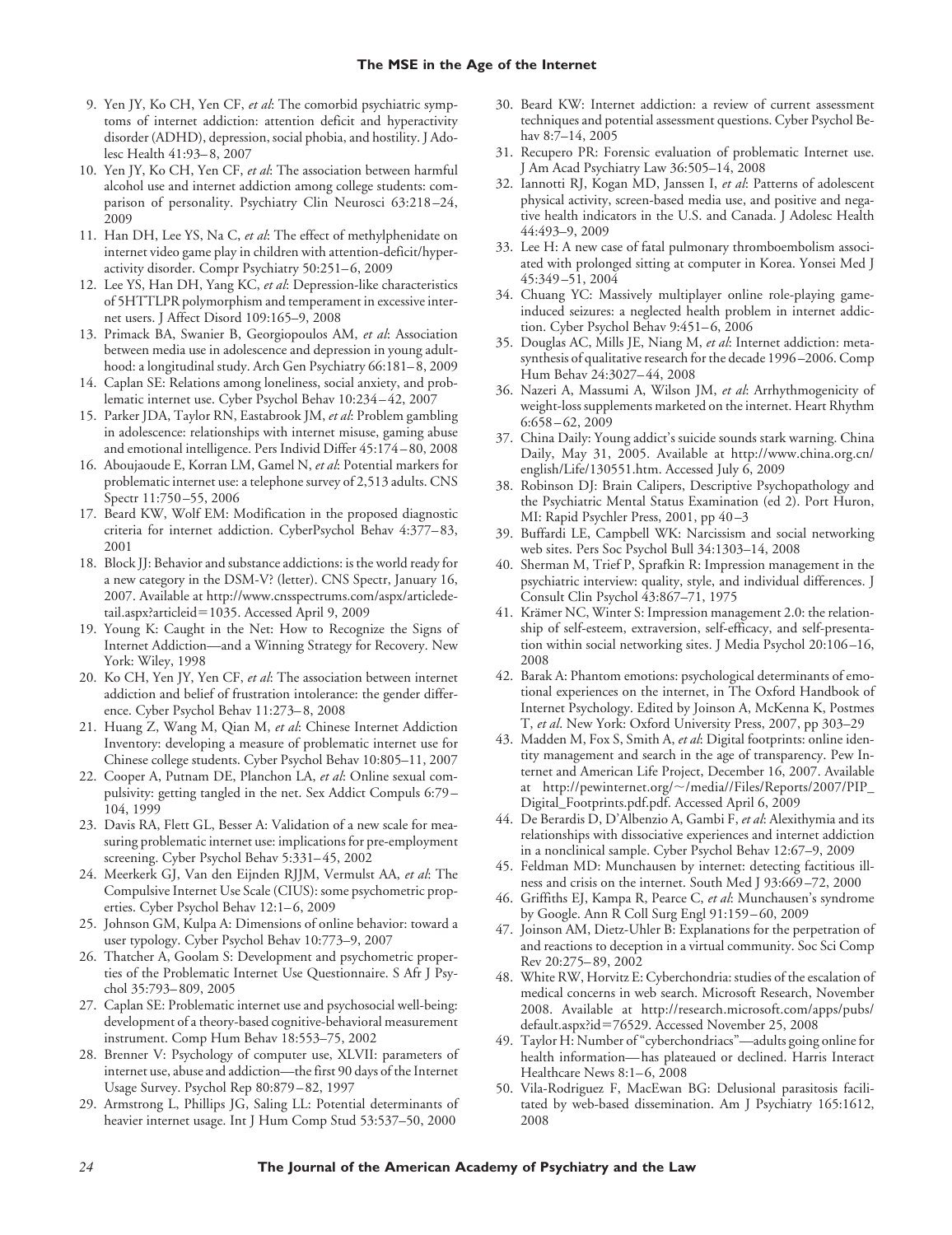- 51. Lustig A, Mackay S, Strauss J: Morgellons disease as internet meme. Psychosomatics 50:90, 2009
- 52. Ellement FR: Witness details Entwistle's web surfing on sex, slay sites: active searches preceded slayings. The Boston Globe. June 19, 2008. Available at http://www.boston.com/news/local/ massachusetts/articles/2008/06/19/witness\_details\_entwistles\_ web\_surfing\_on\_sex\_slay\_sites/. Accessed June 19, 2008
- 53. The Associated Press: Man found guilty of killing wife with antifreeze. The Associated Press Online (newswire), July 3, 2008
- 54. Tan S, Shea C, Kopala L: Paranoid schizophrenia with delusions regarding the internet (letter). J Psychiatry Neurosci 22:143, 1997
- 55. Catalano G, Catalano MC, Embi CS, *et al*: Delusions about the internet. South Med J 92:609 –10, 1999
- 56. Schmid-Siegel B, Stompe T, Ortwein-Swoboda G: Being a webcam. Psychopathology 37:84 –5, 2004
- 57. Compton MT: Internet delusions. South Med J 96:61–3, 2003
- 58. Margolese HC, Chouinard G, Beauclair L, *et al*: Using the rating scale for psychotic symptoms to characterize delusions expressed in a schizophrenia patient with 'internet psychosis' (letter). Can J Psychiatry 47:485, 2002
- 59. Bell V, Grech E, Maiden C, *et al*: 'Internet delusions': a case series and theoretical integration. Psychopathology 38:144 –50, 2005
- 60. Lerner V, Libov I, Witztum E: "Internet delusions": the impact of technological developments in the content of psychiatric symptoms. Isr J Psychiatry Relat Sci 43:47–51, 2006
- 61. Kobayashi T, Okada Y, Nisijima K, *et al*: "Internet delusion" in a patient with a schizoaffective disorder (letter). Can J Psychiatry 46:89 –90, 2001
- 62. Turkle S: Life on the Screen: Identity in the Age of the Internet. New York: Simon & Schuster, 1995
- 63. Ichimura A, Nakajima I, Juzoji H: Investigation and analysis of a reported incident resulting in an actual airline hijacking due to a fanatical and engrossed VR state. Cyber Psychol Behav 4:355– 63, 2001
- 64. Joinson AN: Understanding the Psychology of Internet Behaviour: Virtual Worlds, Real Lives. Hampshire, UK: Palgrave Mac-Millan, 2003
- 65. Suler J: The online disinhibition effect. Cyber Psychol Behav 7:321– 6, 2004
- 66. Turnage AK: Email flaming behaviors and organizational conflict. J Comp Mediat Commun 13:43–59, 2008
- 67. Shapira NA, Goldsmith TD, Keck PE Jr, *et al*: Psychiatric features of individuals with problematic internet use. J Affect Disord 57: 267–72, 2000
- 68. McGrath MG, Casey E: Forensic psychiatry and the internet: practical perspectives on sexual predators and obsessional harassers in cyberspace. J Am Acad Psychiatry Law 30:81–94, 2002
- 69. Neimark G, Hurford MO, DiGiacomo J: The internet as collateral informant (letter). Am J Psychiatry 163:1842, 2006
- 70. Moreno MA, Parks MR, Zimmerman FJ, *et al*: Display of health risk behaviors on MySpace by adolescents: prevalence and associations. Arch Pediatr Adolesc Med 163:27–34, 2009
- 71. Fitzgerald TJ: Deleted but not gone. The New York Times. November 3, 2005. Available at http://www.nytimes.com/2005/11/ 03/technology/circuits/03basics.html. Accessed November 3, 2005
- 72. Eisenberg A: Sleuthing software can reassemble deleted photos. The New York Times. March 1, 2009. Available at http://www. nytimes.com/2009/03/01/business/01novel.html. Accessed March 5, 2009
- 73. Steinhauer J: Woman who posed as boy testifies in case that ended in suicide of 13-year-old. The New York Times. November 21, 2008. Available at http://www.nytimes.com/2008/11/21/us/ 21myspace.html. Accessed November 21, 2008
- 74. Sang-Hun C: Korean star's suicide reignites debate on web regulation. The New York Times. October 13, 2008. Available at http://www.nytimes.com/2008/10/13/technology/internet/ 13suicide.html. Accessed October 14, 2008
- 75. Celizic M: Her teen committed suicide over 'sexting.' MSNBC. com. March 9, 2009. Available at http://www.msnbc.msn.com/ id/29546030. Accessed May 26, 2009
- 76. Ybarra ML: Linkages between depressive symptomatology and internet harassment among young regular internet users. Cyber Psychol Behav 7:247–57, 2004
- 77. Kennedy TLM: An exploratory study of feminist experiences in cyberspace. Cyber Psychol Behav 3:707–19, 2000
- 78. Epstein D: Have I been Googled? Character and fitness in the age of Google, Facebook, and YouTube. Geo J Legal Ethics 21:715– 27, 2008
- 79. Grubman SR: Think twice before you type: blogging your way to unemployment. Ga L Rev 42:615– 47, 2008
- 80. Pacenza v. IBM Corp., No. 04 Civ. 5831 (PGG), slip. op. (S.D.N.Y. April 2, 2009), 21 AD Cas. (BNA) 1260
- 81. Block JJ: Issues for DSM-V: internet addiction. Am J Psychiatry 165:306 –7, 2008
- 82. Bertagna BR: The internet: disability or distraction?—an analysis of whether "internet addiction" can qualify as a disability under the Americans with Disabilities Act. Hofstra Lab Emp L J 25: 419 – 81, 2008
- 83. American Psychiatric Association: Diagnostic and Statistical Manual of Mental Disorders, Fourth Edition (DSM-IV). Washington, DC: American Psychiatric Association, 1994
- 84. Tang H, Ng JHK: Googling for a diagnosis: use of Google as a diagnostic aid: internet based study. BMJ 333:1143–5, 2006
- 85. Siempos II, Spanos A, Issaris EA, *et al*: Non-physicians may reach correct diagnoses by using Google: a pilot study. Swiss Med Weekly 138:741–5, 2008
- 86. Drukteinis AM: Disability, in The American Psychiatric Publishing Textbook of Forensic Psychiatry. Edited by Simon RI, Gold LH. Washington, DC: American Psychiatric Publishing, Inc., 2004, pp 287–301
- 87. Timothy Miller, quoted in: Becker D: When games stop being fun. CNET News. May 14, 2002. Available at http://news.cnet. com/2102-1040-881673.html. Accessed July 17, 2009
- 88. Van Gelder L: The strange case of the electronic lover, in Computerization and Controversy: Value Conflicts and Social Choices (ed 2). Edited by Kling R. New York: Academic Press, 1996, pp 533– 46
- 89. Wallace P: The Psychology of the Internet. Cambridge, UK: Cambridge University Press, 2001
- 90. Block JJ: Lessons from Columbine: virtual and real rage. Am J Forensic Psychiatry 28:5–34, 2007
- 91. Ash P: Children and adolescents, in The American Psychiatric Publishing Textbook of Forensic Psychiatry. Edited by Simon RI, Gold LH. Washington, DC: American Psychiatric Publishing, Inc., 2004 pp 449 –70

## **Appendix I**

#### *Glossary of Terms*

The reader is urged to conduct his or her own research on the web and to become familiar with these terms and other developing Internet-related phenomena. In Internet posts and text messaging, the use of abbreviations and slang is common, and understanding common terms (such as "LOL," "BRB," "OMG," and "FAIL") can be essential to conducting a thorough examination when the evaluee's Internet use is relevant to the case and to the assessment, as is increasingly the case in the Internet age. Rather than attempt to